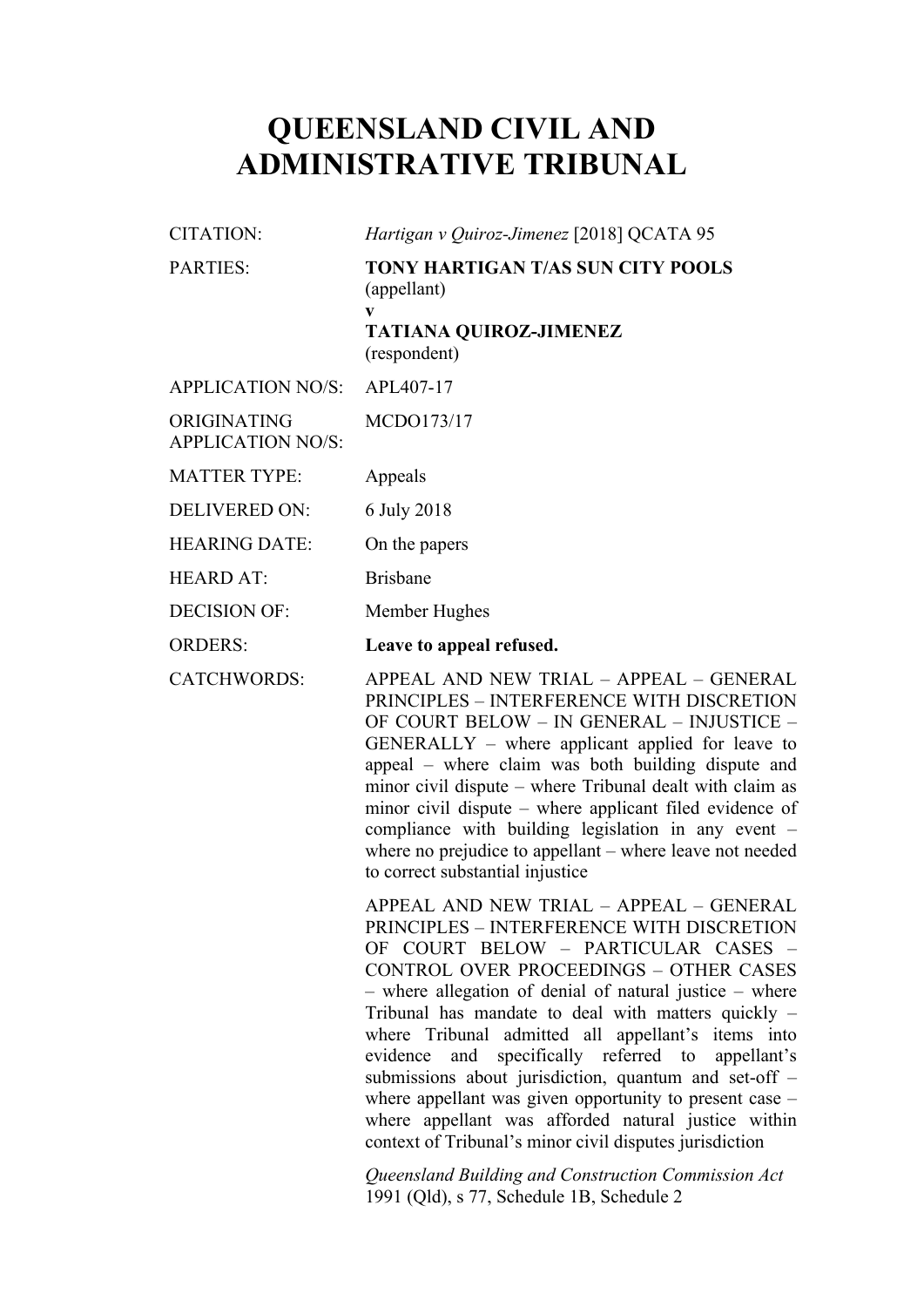*Queensland Civil and Administrative Tribunal Act* 2009 (Qld), s 3, s 4, s 12, s 28, s 143, Schedule 3

*Bradlyn Nominees Pty Ltd v Saikovski* [2012] QCATA 39 *Cachia v Grech* [2009] NSWCA 232 *Creek v Raine & Horne Mossman* [2011] QCATA 226 *Glenwood Properties Pty Ltd v Delmoss Pty Ltd* [1986] 2 Qd R 388 *Kioa v West* (1985) 159 CLR 550 *McIver Bulk Liquid Haulage Pty Ltd v Fruehauf Australia Pty Ltd* [1989] 2 Qd R 577 *QUYD Pty Ltd v Marvass Pty Ltd* [2009] 1 Qd R 41 *Rayner & Anor v Trabme Pty Ltd t/as Elders Redcliffe*  [2013] QCATA 212 *Soulemezis v Dudley (Holdings) Pty Ltd* (1987) 10 NSWLR 247

#### REPRESENTATION:

| Applicant: | Self-represented |
|------------|------------------|
|            |                  |

Respondent: Self-represented

APPEARANCES:

This matter was heard and determined on the papers pursuant to s 32 of the *Queensland Civil and Administrative Tribunal Act* 2009 (Qld).

#### **REASONS FOR DECISION**

#### **What is this appeal about?**

- [1] A Judicial Registrar ordered Tony Hartigan t/as Sun City Pools to pay Tatiana Quiroz-Jimenez \$8,163.40 for defective workmanship relating to a pool he installed.
- [2] Mr Hartigan wants to appeal that decision.
- [3] Because this is an appeal from a minor civil dispute, leave is required.<sup>1</sup>
- [4] In determining whether to grant leave, the Tribunal will consider established principles including:
	- (a) whether there is a reasonably arguable case of error in the primary decision;<sup>2</sup>
	- (b) whether there is a reasonable prospect that the appellant will obtain substantive relief;<sup>3</sup>

<sup>&</sup>lt;sup>1</sup> *Queensland Civil and Administrative Tribunal Act 2009 (Qld) ('QCAT Act'), s 143(3).*<br><sup>2</sup> *QUVD Pp. Ltd.y Maryass Pp. Ltd* [2009] 1 Qd R 41

<sup>&</sup>lt;sup>2</sup> *QUYD Pty Ltd v Marvass Pty Ltd* [2009] 1 Qd R 41.

<sup>3</sup> *Cachia v Grech* [2009] NSWCA 232, 2.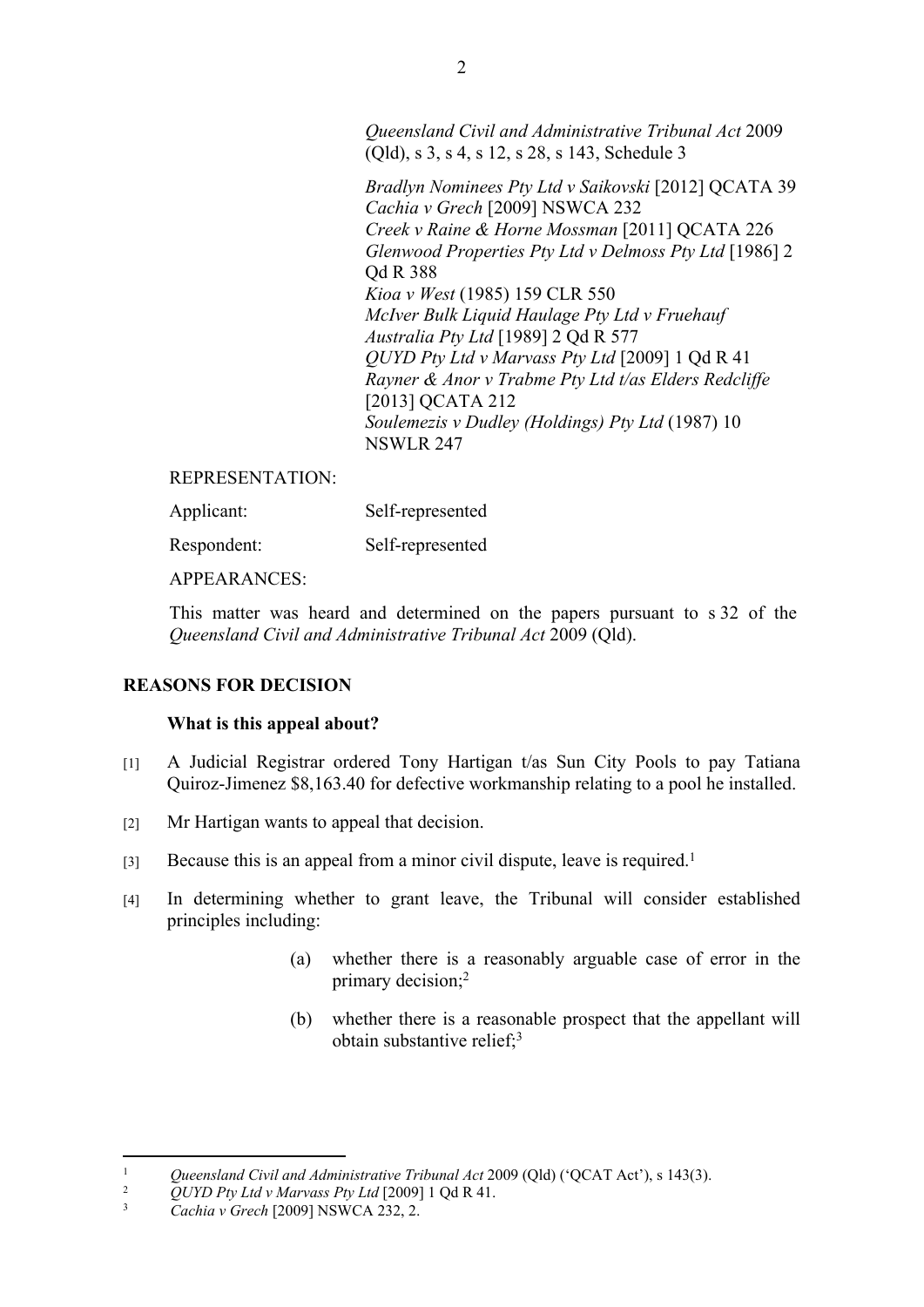- (c) whether leave is needed to correct a substantial injustice caused by some error;<sup>4</sup> and
- (d) whether there is a question of general importance upon which further argument, and a decision of the Appeal Tribunal, would be to the public advantage.<sup>5</sup>
- [5] I will address the grounds of appeal below.

## **Did the Tribunal have jurisdiction to decide Ms Quiroz-Jimenez's claim as a minor civil dispute?**

- [6] Mr Hartigan submitted that the Tribunal did not have jurisdiction to hear the claim as a minor civil dispute because it was a building dispute.
- [7] The Tribunal's decision that it had jurisdiction to determine the dispute as a minor civil dispute is correct. Section 12 of the *Queensland Civil and Administrative Tribunal Act* 2009 (Qld) confers the Tribunal's jurisdiction over minor civil disputes. A 'minor civil dispute' relevantly includes a claim arising out of contract between a consumer and a trader.<sup>6</sup> Ms Quiroz-Jimenez is a 'consumer' because she was supplied with goods and services – the installation of a pool.<sup>7</sup> Mr Hartigan is a 'trader' because he carries on a business of supplying goods or providing services – pool installation.<sup>8</sup>
- [8] While it is also correct that a claim relating to pool installation would be a 'building dispute' as either a 'domestic building dispute' or a 'minor commercial building dispute',<sup>9</sup> nothing turns on it. Nothing prevents a dispute being characterised as both a 'building dispute' and a 'minor civil dispute' if meets the criteria of both.
- [9] The only relevance of a matter being a 'building dispute' is to require the parties to file evidence that they had participated in early dispute resolution as required by section 77(2) of the *Queensland Building and Construction Commission Act* 1991 (Qld) ('QBCC Act'). Ms Quiroz-Jimenez filed this evidence with her originating application.<sup>10</sup>
- [10] Mr Hartigan submitted that the matter should have been dealt with as a building dispute to allow for a directions hearing, compulsory conference, evidence presented by both parties and he could file a counter-claim.
- [11] However, Mr Hartigan was unable to identify any prejudice. Mr Hartigan had three months between the filing of Ms Quiroz-Jimenez's application and the hearing to

<sup>4</sup> *QUYD Pty Ltd v Marvass Pty Ltd* [2009] 1 Qd R 41.

<sup>5</sup> *Glenwood Properties Pty Ltd v Delmoss Pty Ltd* [1986] 2 Qd R 388, 389; *McIver Bulk Liquid Haulage Pty Ltd v Fruehauf Australia Pty Ltd* [1989] 2 Qd R 577, 577, 580.

<sup>6</sup> QCAT Act, s 12(4)(b), Schedule 3.

<sup>7</sup> Ibid Schedule 3 definition of 'consumer'.

<sup>8</sup>  $\frac{8}{100}$  Ibid Schedule 3 definition of 'trader'.

<sup>9</sup> *Queensland Building and Construction Commission Act* 1991 (Qld), s 77(1), Schedule 2 definitions of 'building dispute', 'domestic building dispute', 'minor commercial building dispute', 'commercial building dispute', 'reviewable domestic work', 'reviewable commercial work'; Schedule 1B, s 4 definitions of 'domestic building work' and 'associated work'.

<sup>&</sup>lt;sup>10</sup> Letter Queensland Building and Construction Commission to Tatiana Quiroz-Jimenez dated 5 June 2017.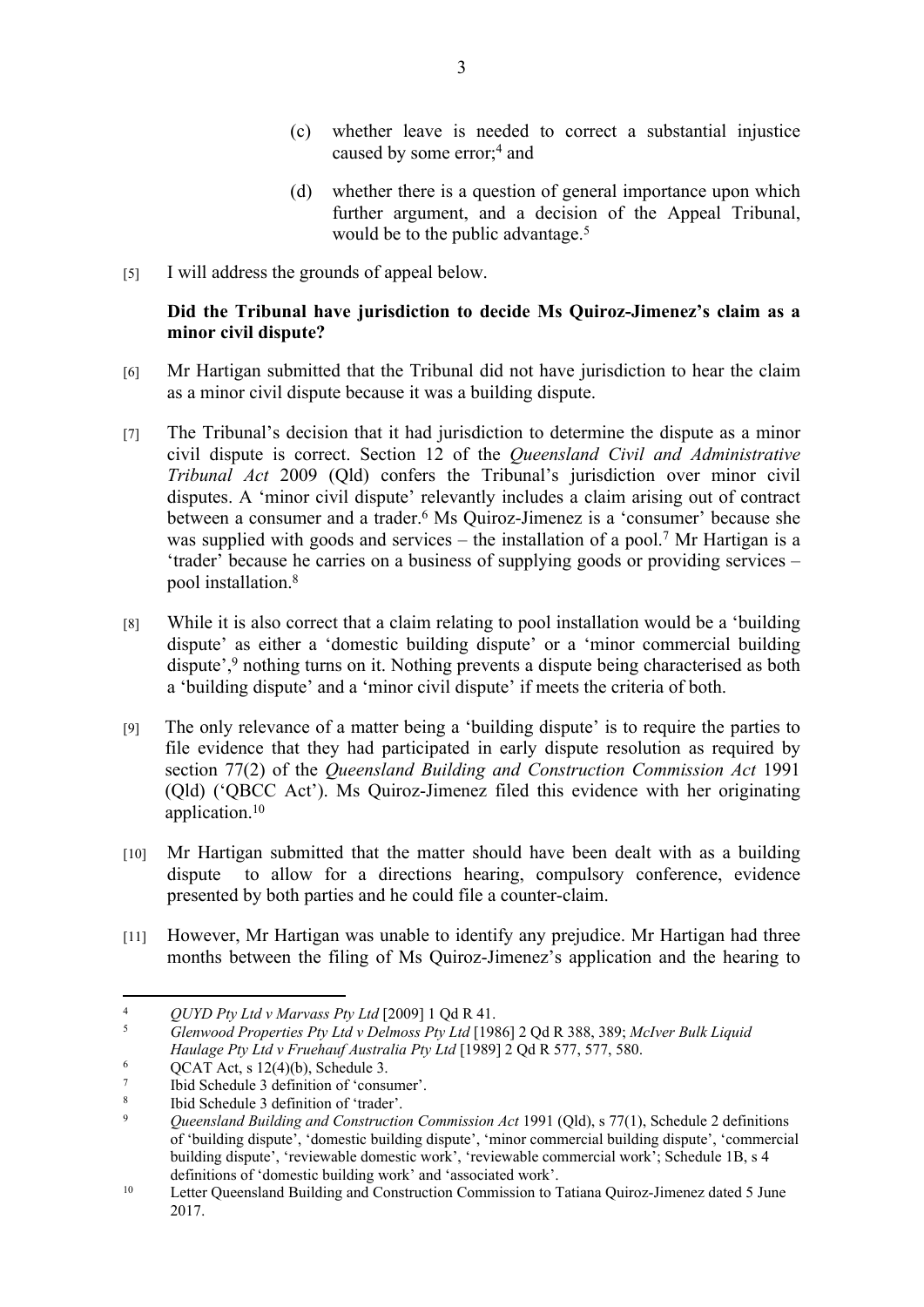file his own application. He participated in mediation before the hearing.<sup>11</sup> He attended a full oral hearing where the learned Judicial Registrar admitted all his documents into evidence.<sup>12</sup>

- $[12]$  Holding a directions hearing for a claim limited to \$25,000,00 and for which only \$8,000.00 was ultimately awarded was unnecessary and would be contrary to the Tribunal's mandate to deal with matters in a way that is accessible, fair, just, economical, informal and quick.<sup>13</sup>
- [13] Leave is not needed to correct a substantial injustice.
- [14] This ground of appeal is dismissed.

### **Did the Tribunal afford Mr Hartigan natural justice?**

- [15] Mr Hartigan submitted that that the Tribunal did not afford him natural justice because it did not take proper account of his submissions at the hearing, referred to in attachment 1 to in his Application for leave to appeal or appeal.
- [16] The Tribunal must observe the rules of natural justice.<sup>14</sup> However, natural justice is a flexible notion that must be commensurate with the nature and demands of the jurisdiction – it is a matter of construction of a particular statutory power.<sup>15</sup> The requirements of procedural fairness must be adjusted to the statutory framework governing the Tribunal.<sup>16</sup>
- [17] The Tribunal's statutory mandate to conduct proceedings in an informal way that minimises costs to parties and is as quick as is consistent with achieving justice,  $17$  is at its most acute in the busy and demanding minor civil disputes jurisdiction, where thousands of applications are processed and determined each year.<sup>18</sup> Within this context, the Tribunal is not bound by the rules of evidence,<sup>19</sup> and may inform itself in any way it considers appropriate.<sup>20</sup> The minor civil disputes jurisdiction requires the Tribunal to deal with matters fairly, quickly and economically.<sup>21</sup>
- [18] I have read the transcript. The learned Judicial Registrar admitted all of Mr Hartigan's items into evidence and specifically referred to Mr Hartigan's submissions about jurisdiction, set-off and quantum. Indeed, the learned Judicial Registrar *preferred*  Mr Hartigan's submissions on quantum.<sup>22</sup>

[19] While the learned Judicial Registrar did not explicitly refer to Mr Hartigan's expert's general opinion that the pool was 'of a high standard of finish' when giving

<sup>&</sup>lt;sup>11</sup> Certificate of Mediation Outcome dated 19 September 2017.<br>Transcriptions of  $\frac{144 \text{ to } 1.46 \times 1.64 \text{ to } 1.65}{200 \text{ ft}}$ 

<sup>12</sup> Transcript pages 1-44 to 1-46, 1-64 to 1-65.

<sup>&</sup>lt;sup>13</sup> QCAT Act, s 3(b).<br><sup>14</sup> Ibid a 28(2)(a)

<sup>&</sup>lt;sup>14</sup> Ibid s 28(3)(a).

<sup>15</sup> *Kioa v West* (1985) 159 CLR 550, 584-585.

<sup>16</sup> *Creek v Raine & Horne Mossman* [2011] QCATA 226, [15] (Wilson J).

<sup>&</sup>lt;sup>17</sup> QCAT Act,  $s$  4(c).

<sup>&</sup>lt;sup>18</sup> Rayner & Anor v Trabme Pty Ltd t/as Elders Redcliffe [2013] QCATA 212, [46] (Wilson J).

<sup>&</sup>lt;sup>19</sup> QCAT Act, s 28(3)(b).<br><sup>20</sup> Ibid a 28(2)(a)

 $\frac{20}{21}$  Ibid s 28(3)(c).

 $21$  Ibid ss 3, 4.

Transcript pages 1-66 to 1-67.